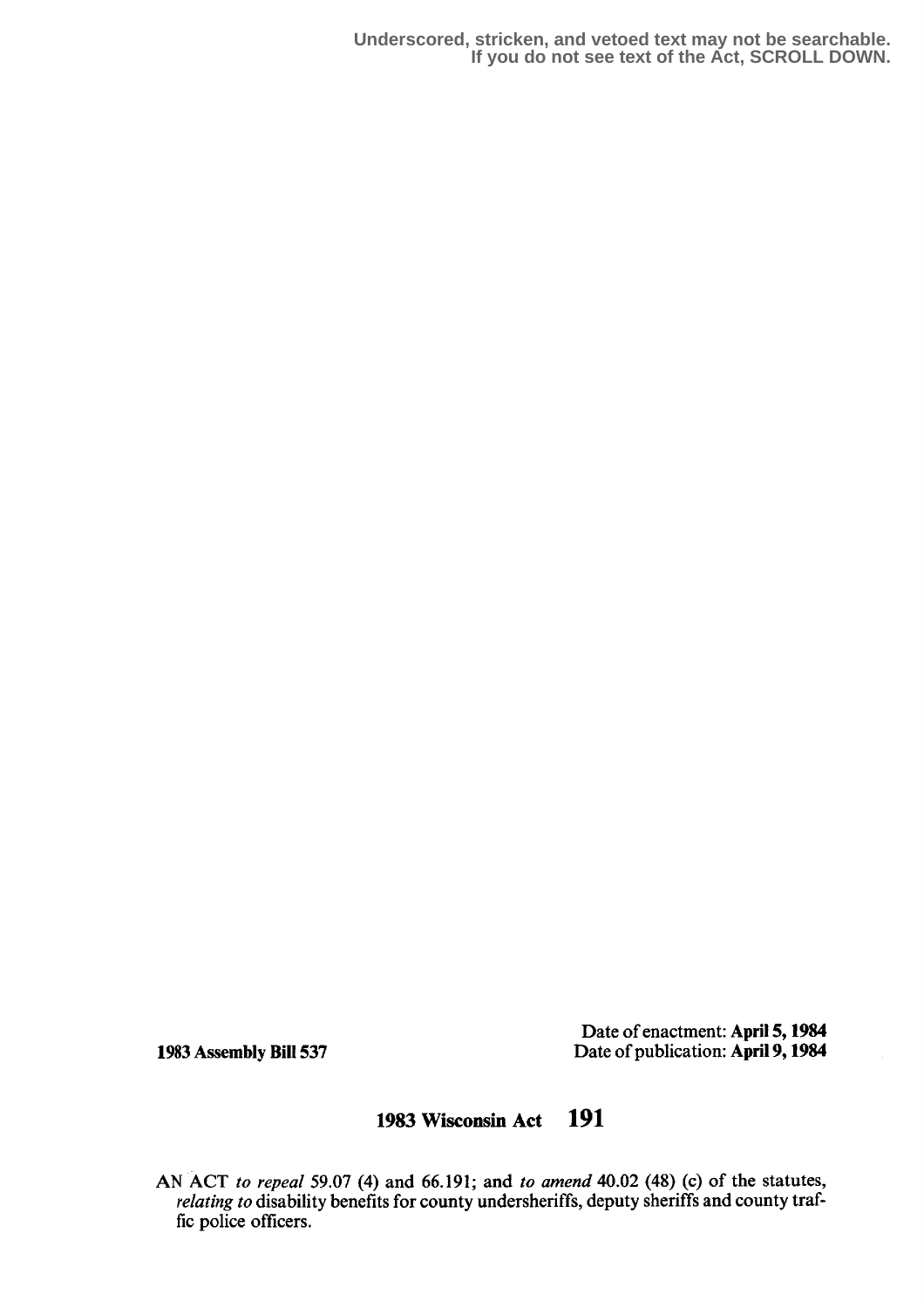## $83 \text{ WisAcr}$  191 - 1214 -

A  $\frac{1}{2}$ 

 $\bar{\nu}$ 

The people of the state of Wisconsin, represented in senate and assembly, do enact as follows:

SECTION 1. 40.02 (48) (c) of the statutes, as created by 1983 Wisconsin Act 9, is amended to read:

40.02 (48) (c) In s. 40.65, "protective occupation participant" means a participating employe<del>, other than a county employe,</del> who is a police officer, fire fighter, <u>a person</u><br>determined by a participating employer under s. 40.02 (48) (intro.) to be a protective<br>occupation participant, county undersheriff, conservation warden, state forest ranger, field conservation employe of the department of natural resources who is subject to call for forest fire control or warden duty, member of the state traffic patrol, university of Wisconsin system full-time police officer, guard or any other employe whose principal duties are supervision and discipline of inmates at a state penal institution including central state hospital, excise tax investigator employed by the department of revenue, or a special agent employed by the division of criminal investigation of the department of justice.

SECTION 2. 59.07 (4) of the statutes is repealed.

SECTION 3. 66.191 of the statutes is repealed.

SECTION 4. Nonstatutory provisions; employe trust funds. Notwithstanding the repeal of section 66.191 of the statutes by this act, persons receiving benefits on the day before the effective date of this act under that section shall continue to receive benefits under that section as it existed immediately prior to its repeal.

SECTION 5. Program responsibility changes. In the sections of the statutes listed in Column A, the program responsibilities references shown in Column B are deleted and the program responsibilities references shown in Column C are inserted :

(1) INDUSTRY, LABOR AND HUMAN RELATIONS.

|        |                              | References Inserted                      |
|--------|------------------------------|------------------------------------------|
| 66.191 |                              | 66.191, 1981 stats.,                     |
|        |                              |                                          |
|        |                              |                                          |
|        |                              | References Inserted                      |
| 66.191 |                              | 66.191, 1981 stats.,                     |
|        | (2) UNIVERSITY OF WISCONSIN. | References Deleted<br>References Deleted |

SECTION 6. Cross-reference changes. In the sections of the statutes listed in Column A, the cross-references shown in Column B are changed to the cross-references shown in Column C:

|                                                  | B                                         |                                       |
|--------------------------------------------------|-------------------------------------------|---------------------------------------|
| Statute Sections                                 | Old Cross-References                      | New Cross-References                  |
| $20.865$ (1)(d), (j) and 56.21 and 66.191<br>(t) |                                           | 56.21 and 66.191, 1981<br>stats.      |
| 40.02(21)                                        | 40.63 or 66.191                           | s. 40.63 or 66.191,<br>1981 stats.    |
| 40.63(6)                                         | 66.191                                    | 66.191, 1981 stats.,                  |
| 40.65 (9)                                        | 66.191                                    | 66.191, 1981 stats.,                  |
| 101.04(1)                                        | 56.21, 66.191, 101.22 56.21, 66.191, 1981 | stats., 101.22                        |
| 102.21                                           | 66.191                                    | 66.191, 1981 stats.,                  |
| 110.07 (3)                                       | ch. 40 and s. 66.191                      | ch. 40                                |
| 227.05(2)(e)                                     | 56.21, 66.191                             | 56.21, 66.191, 1981<br>stats          |
| 227.22 (2)                                       | 56.21, 66.191, 101.22                     | 56.21, 66.191, 1981<br>stats., 101.22 |
| 891.45                                           | $40.65$ $(2)$ or $66.191$                 | 40.65 $(2)$ or 66.191.<br>1981 stats  |